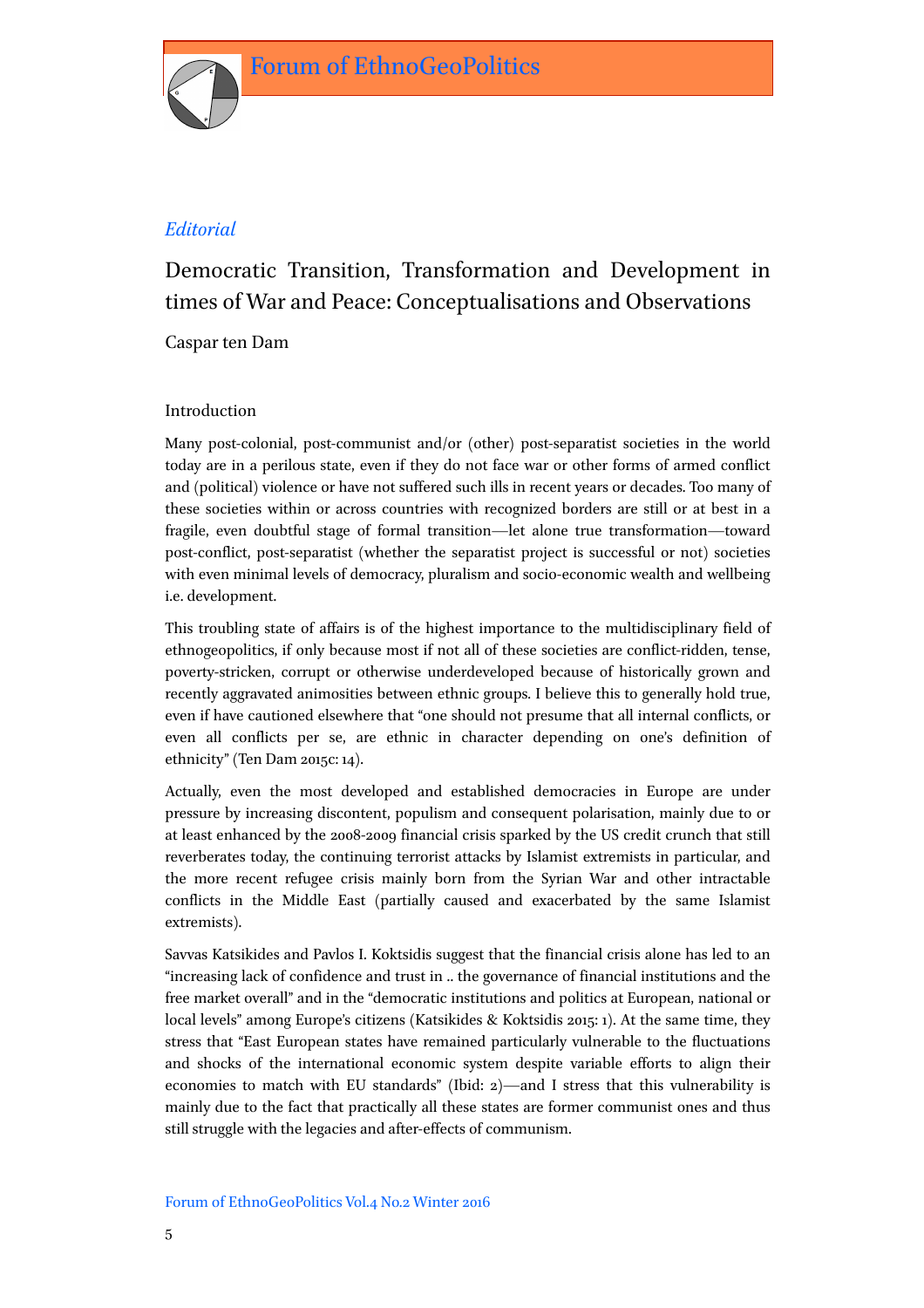

Therefore, studies within and beyond the field of ethnogeopolitics of democratic transition, pluralist transformation and socio-economic development, in both relatively peaceful and violence-ridden (war-ravaged) societies, should no longer exclusively or predominantly focus on so-called 'developing' countries in the so-called Third World or traditionally conceived 'South'. This biased focus seems to be still prevalent in the mainstream schools within the field of Development studies in particular.

Thus Babak Rezvani has lamented in the very first Editorial of the maiden issue of this journal that "Africa and Latin America get much attention from scholars in Europe and the USA. Also South, East and Southeast Asia get fair attention from scholars from the UK, the Netherlands and elsewhere. Nevertheless, Central Eurasia—i.e. the Caucasus, Central Asia and the Iranian Plateau—does not get sufficient attention, and the facilities to study it are very meager" (Rezvani 2013a: 5-6).

I myself have put the following question to the highly knowledgeable, skilled, experienced and practice-oriented members of the Knowledge Platform Security & Rule of Law during its annual conference in The Hague in June 2015:

Is the Platform's focus—and consequent expertise and knowledge—not too exclusively focused and limited to Africa, the Middle East and Central and Southern America, i.e. to primarily the South and the so-called Third World, at the expense of particularly South-Eastern Europe (Balkans) and Eurasia, i.e. those once belonging to or falling under the sphere of Yugoslavia and the Soviet Union, once known as the Second World? Thus would it not be wise and indeed urgent to compare the histories, deprivations and current fragilities of post-colonial countries in the (former) Third World and those of postcommunist countries in the (former) Second World? 1

Transition and Transformation towards Democracy, Pluralism and Development

Arguably there are, or one could distinguish conceptually and theoretically, three types of 'progress' in any fragile societies, perhaps in conjunction to separatist, post-separatist and/or anti-separatist state-building efforts by the opposing communities concerned:

1) *transition* towards a functioning democracy with free and fair elections and other formal requirements of popular influence on and participation in decision-making (in a wider sense: formal change from one political system to another);

2) *transformation* towards a mature, tolerant and pluralist democracy with a vibrant civil society helping to ensure full civic and (other) human rights for all inhabitants (in a wider sense: durable change from one political system to another that signifies changes in society);

3) *development* towards a democracy or any other political system that is able to secure sustenance, safety, security, livelihood and a minimum of (equal, fair or reasonable distribution of) wealth amongst its citizens and other inhabitants.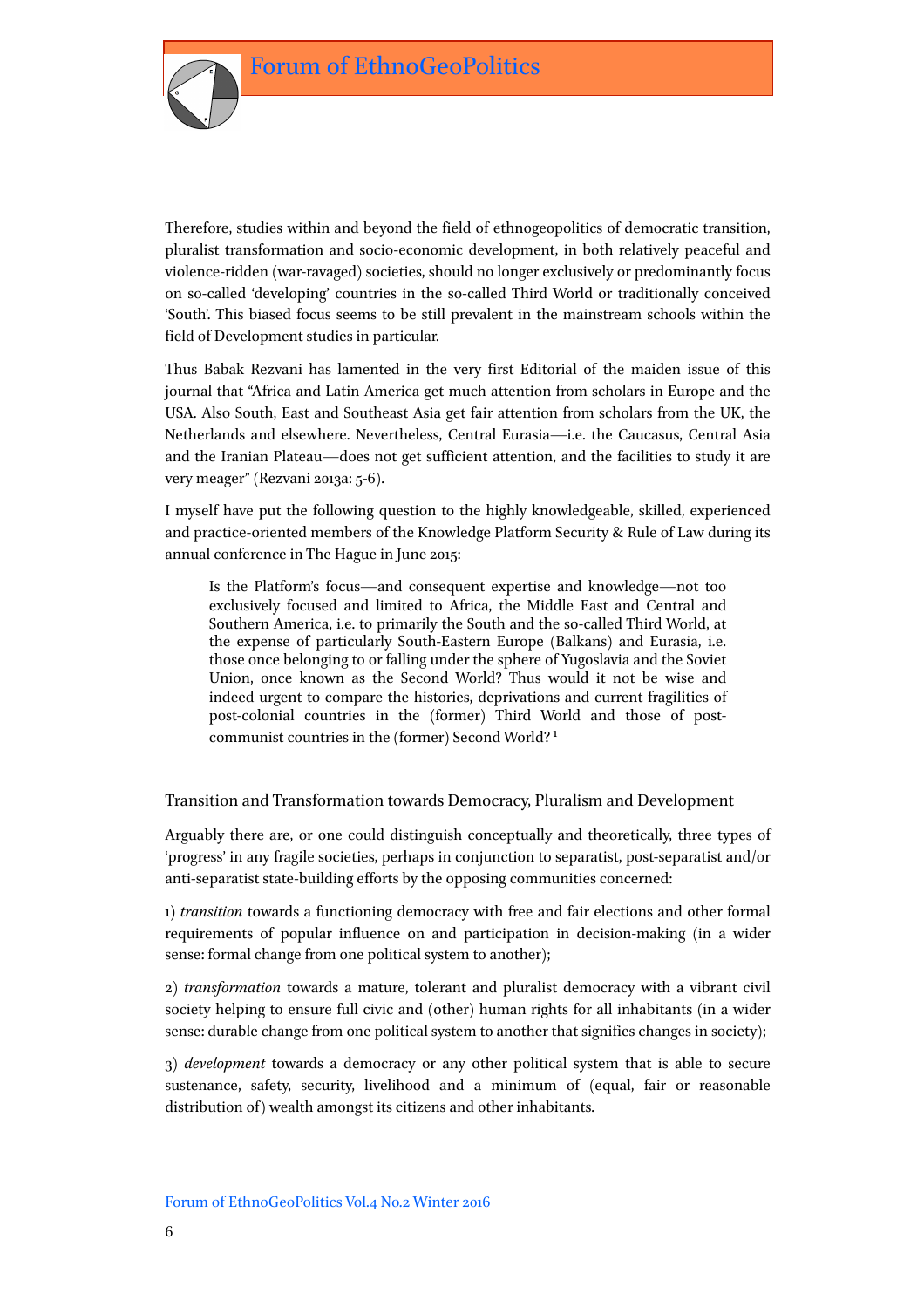

According to my circumscriptions of these 'progress-concepts', development is the most overarching one of the three, incorporating both transition and transformation 2: without these, development arguably remains incomplete, even in the most enlightened autocracies and oligarchies—yet it almost invariably must include socio-economic rights, aspirations and achievements, irrespective of political rights and the political system.

As greater wealth, wellbeing and equitability including socio-economic equality presume basic and improving levels of survival and safety for and among people, one should also include security as a concept and phenomenon into that of development—above all bottomup *human security* "based on (but not limited to) the basic freedoms "from want" and "from fear" " (Ten Dam & Rezvani 2015: 5).

As Françoise Companjen points out in the 2015 Special Issue on Human Security of our journal, "security is growing more dependent on political, economic and social development, and concomitantly on issues of (dis)trust in local government and identity threats against transnational influences being part and parcel of feelings of (in)security" (Companjen 2015: 7).

Actually many scholars circumscribe and apply concepts like security and transition as (references to) negative i.e. reprehensible or at least troubling phenomena rather than positive i.e. commendable and sought-after ones, like a period of transition being one "in which the credibility of major ideological foundations and behavioral norms, essential to providing legitimacy to the previous type of social and political organization, are put into question, and to which all current misfortunes are attributed" (Katsikides & Koktsidis 2015: 5).

By implication, the 'previous type' of political system may be a democratic one and the transition in question may constitute a highly volatile and possibly violent process *away* from both formal and pluralist democracy. Thus transition in a wider sense may not involve democratisation at all, but rather the reverse—or a change from one non-democratic system to another, like from an oligarchic dictatorship to a communist one or *vice versa*.

I hereby basically adopt the concepts of transition and transformation which Companjen and other fellow scholars apply on regions like the North Caucasus including Chechnya, Dagestan and other autonomous republics in southern Russia, and the Transcaucasus i.e. Georgia, Armenia and Azerbaijan (Companjen, Marácz & Versteegh 2010; esp. Companjen Ibid 2010, Chapters 1,5).

The tenuous transitions and incomplete transitions (if at all) of these countries from communist to post-communist political systems and societies, seem to be part of a "third wave" of democracy as conceptualised by Samuel P. Huntington (1927-2008). Huntington has distinguished between three waves of democracy or democratisation in the world, regarding the number of countries answering at least the basic requirements of free and fair elections and peaceful transfers of power during and after elections: the first wave in the period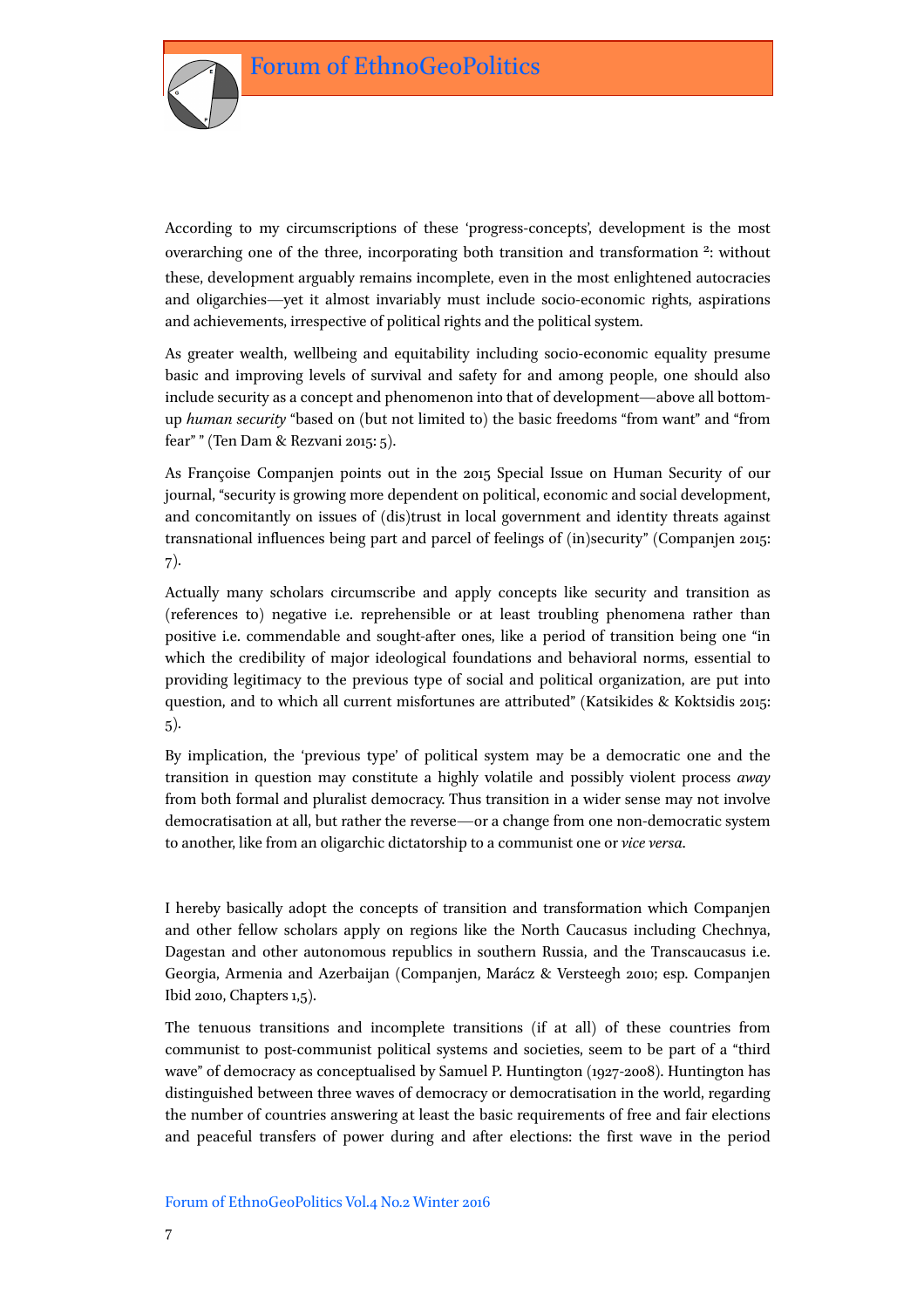

1820-1926; the second wave in 1945-1962; and the third wave which began in 1974 and arguably continues to this day. These waves were interspersed by periods of declining democracy or "reverse waves" which already began during the former periods, like the rise of Mussolini in 1922 in Italy (Huntington 1991a: esp. 12-13; Huntington 1991b).

Though Portugal's April 1974 Carnation Revolution by military officers against the authoritarian *Estado Novo* (New State) regime is generally seen as the beginning of the third democracy wave, its continuation, depth, duration or end are highly contested issues. Huntington himself wondered, at the time when liberalisation and democratisation had just started in Central and Eastern Europe and the Soviet Union but the communist regimes were just gone or still in place: "At what stage are we within the third wave? Early in a long wave, or at or near the end of a short one?" (Huntington 1991a: 12).

If the "third wave of the 1970s and 1980s was overwhelmingly a Catholic wave" (Huntington, 1991a: 13) in Southern Europe (Portugal and Spain) and Latin America, one could consider the democratisations in most of Central and Eastern Europe and the Eurasian continent as a *fourth* wave in primarily Christian-Orthodox, Muslim and mixed Orthodox-Muslim countries. This wave may be true and discernible on that continent, even during and despite the armed conflicts and the retrenchments by former and present authoritarian(-minded) rulers like Slobodan Milosevic in Serbia, Vladimir Putin in Russia and Islam Karimov in Uzbekistan. The Arab Spring, which started in December 2010 in Tunisia 3, could be considered part of this fourth wave, or even a distinct *fifth* wave for so far the fragile (semi-) democracies in Tunisia, Libya, Egypt and elsewhere in the Middle East prove to be tenable.

Clearly, democratisation "after the Arab spring has not proceeded as successfully as many had wished and hoped", as this, "particularly in circumstances of experimentation, tension and even violent conflict, is not—and can hardly ever be—a smooth and easy process which can succeed in a few years" (Rezvani 2013c: 4).

Alternatively, one could speak of a lengthy if unstable, fluctuating third wave of democracy ever since Portugal's Carnation Revolution, that more or less continues with many ups and downs to the present day—if one includes formal yet 'hollow' democracies racked by clientelism and lacking true pluralism and civil societies.

Part of the confusion or uncertainty about the duration of the 'third' wave of democracy may lie in the lack of "major reverse waves" (Huntington 1991a: 17) i.e. undeniable, obvious reversals from democracy to authoritarianism. Such reverse waves characterised the ends of the first and second democracy waves, respectively the rise of Fascism in Europe in the 1920s and 1930s, and the proliferation of both right-wing and left-wing dictatorships in especially Latin America and Africa in the 1960s and 1970s.

Another, perhaps more important reason for the contestability of the third-wave concept, or even of the democracy-wave concept in general, lies in the challenge of defining and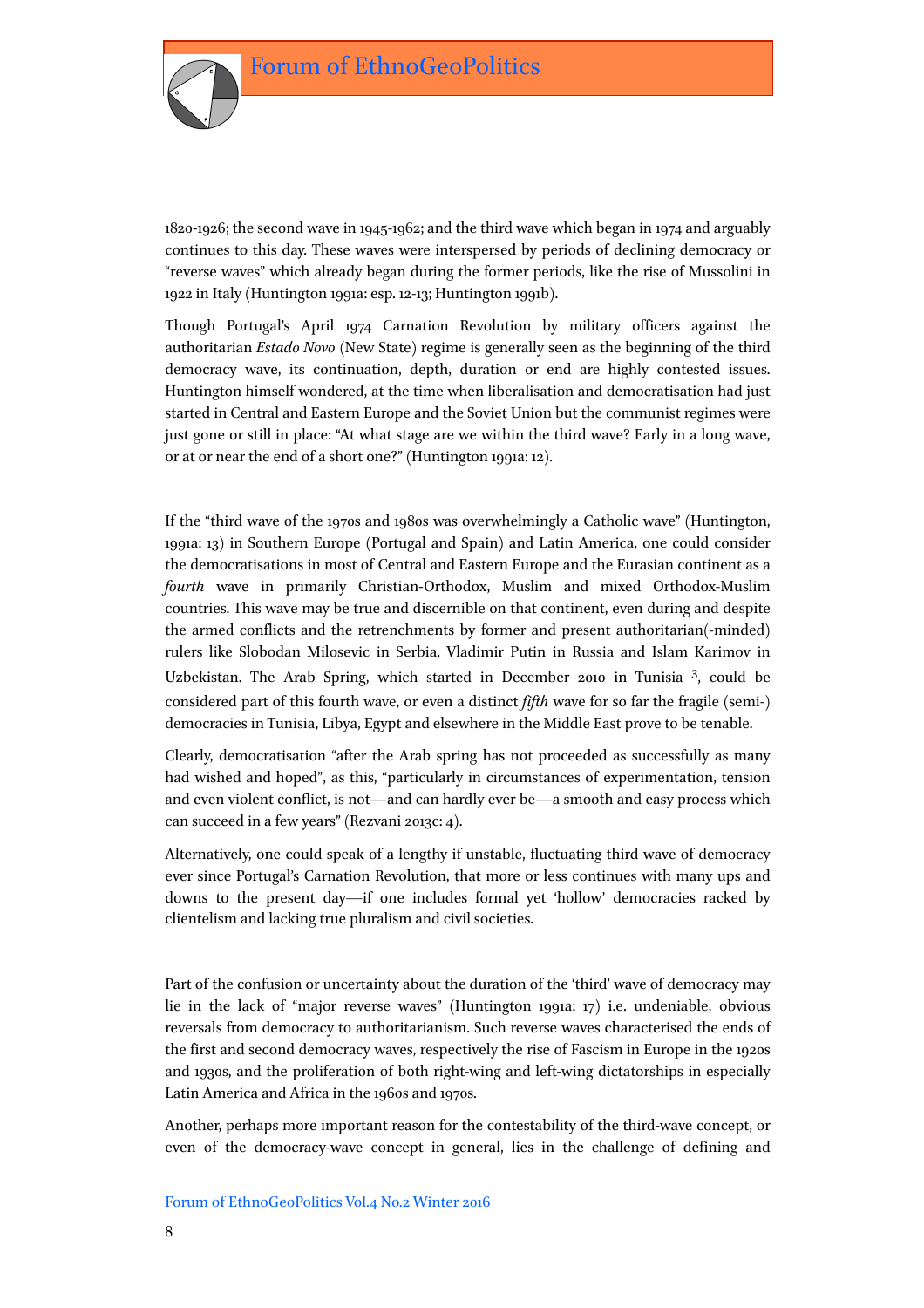

identifying a 'real', durable, high-quality democracy in each and every case. Thus there seems to have been some confusion and lack of clarity—admittedly also on my part—on the precise distinction and differences between the concepts of transition and transformation (Ten Dam 2012b: 369-374, esp. 371).

For now, I circumscribe transformation as involving far-reaching *changes in norms and values* that could or should accompany and underpin the transition from one political system to another, in this context from a non-democratic to a democratic one.

Like Companjen, I essentially agree with Thomas Carothers' critique on what he calls the *transition paradigm* and its "core assumptions" (Carothers 2002: esp. 6-8) that arguably have been dominant among Western and particularly American analysts and practitioners of democracy promotion, aid and assistance—ranging from advice on how to conduct free and fair elections, to supporting civil society groups, labour unions and new political parties since the 1980s or even earlier. Companjen summarises the core assumptions underlying this transition paradigm as follows:

- 1) all post-communist and other post-dictatorial countries are moving towards democracy;
- 2) democratisation unfolds through a "set sequence of stages" (opening, breakthrough, consolidation);
- 3) elections are of "determinative importance";
- 4) structural, i.e. societal factors like political-ethnic, socio-cultural and socio-economic traditions and cleavages are "not major factors" affecting transition or its (un)successful outcome; and
- 5) democratisation [especially the one during the 'third wave'] implies and "improves" an already functioning state" (Companjen, in: Companjen, Marácz & Versteegh 2010: 112 (quotes) ).4

Carothers shows that none or few of the five transition assumptions have transpired—rather the exact opposites of those—for most of the new democracies ever since Portugal's 1974 Carnation Revolution. He and other scholars (e.g. Collier & Levitsky 1997; Ottaway 2003; Ottaway & Choucair-Vizoso 2008) have shown that many countries have stayed or reverted to semi-autocracies or semi-democracies, falling into a wide "gray [grey] zone" covering variable political systems that lie somewhere between "outright dictatorship and wellestablished liberal democracy" (Carothers 2002: 9).5

Carothers has noted and criticised in many of his works (e.g. Carothers 1999, 2004) particularly America's transition-to-democracy premises, based on his extensive experience as a democracy promoter and programmer for many international and American organisations during the 1980s and 1990s, including USAID. Carother's conception of and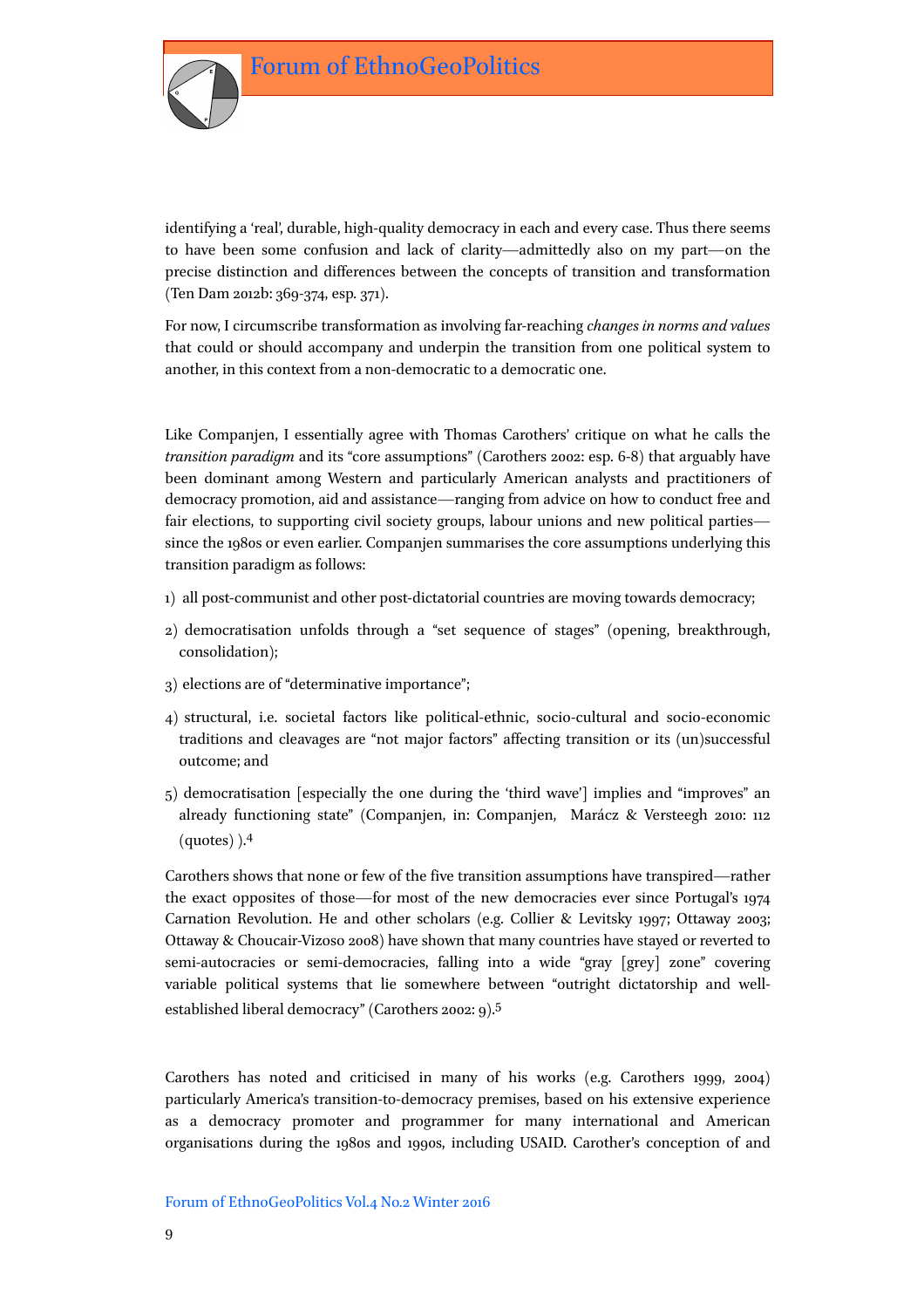

critique on the transition paradigm has gained some conditional support among some scholars. Thus Ghia Nodia at first seems to basically agree with him, observing that countries in the "gray zone" might "make progress toward greater democracy, or they might not. Neither eventuality should surprise us" (Nodia 2002: 14).

Still, Carother's critique, against the often ideologically driven assumptions of Western and especially American democracy promotion, aid and assistance, remains surprisingly controversial and contested to this day.

Even Nodia disagrees with some parts of Carother's analysis, such as the latter's contention that the "most common political patterns to date among the "transitional countries" feckless pluralism and dominant-power politics—include elements of democracy but should be understood as alternative directions, not way stations to liberal democracy" (Carothers 2002: 14): "any given "gray zone" country may or may not become a liberal democracy eventually, but the conditions in which these countries find themselves still can only be understood in terms of how near or far they are from democracy" (Nodia 2002: 16).

In the *normative* sense, and thus also in the sense of conceptually framing and empirically categorising countries along the authoritarian-democratic continuum, the transition paradigm "remains valid" (Nodia 2002: 16)—at least according to Nodia and (many) others: "unless and until such [transitional, grey-zone i.e. hybrid, semi-democratic and semiauthoritarian] countries come up with some kind of systemic alternative to democracy, it remains correct to try to understand their experience within the framework of democratic transition" (Ibid: 17). $6$ 

However, not all scholars endorse or depart from the democracy-transition paradigm or even from the democracy paradigm per se. Provocatively, Huntington insists that the "primary problem is not liberty but the creation of a legitimate public order" (Huntington 1968: 7). Even if Communism is as bad as (or worse than) Capitalism in "maximizing welfare", "the one thing communist governments can do is to govern: they do provide effective authority" (Ibid: 8). This implies that Communist aid to developing countries have helped the latter to establish minimally stable polities more than Western (neo-)liberal aid ever did to their recipients.

The long-term effectiveness, viability and legitimacy of communist states and state-building projects can be called into question—remember the gradual and perhaps inexorable systemic declines of the Soviet Union since the early 1970s and Yugoslavia since the early 1980s. Still, it may well be true that developing countries in Africa, Latin America and elsewhere have been better served by the nationalisation and state-building advice from the Communist East, than from the privatisation and liberalisation advice from the Capitalist West: perhaps the former helped to strengthen state functions however inefficiently, while the latter undermined these however efficiently.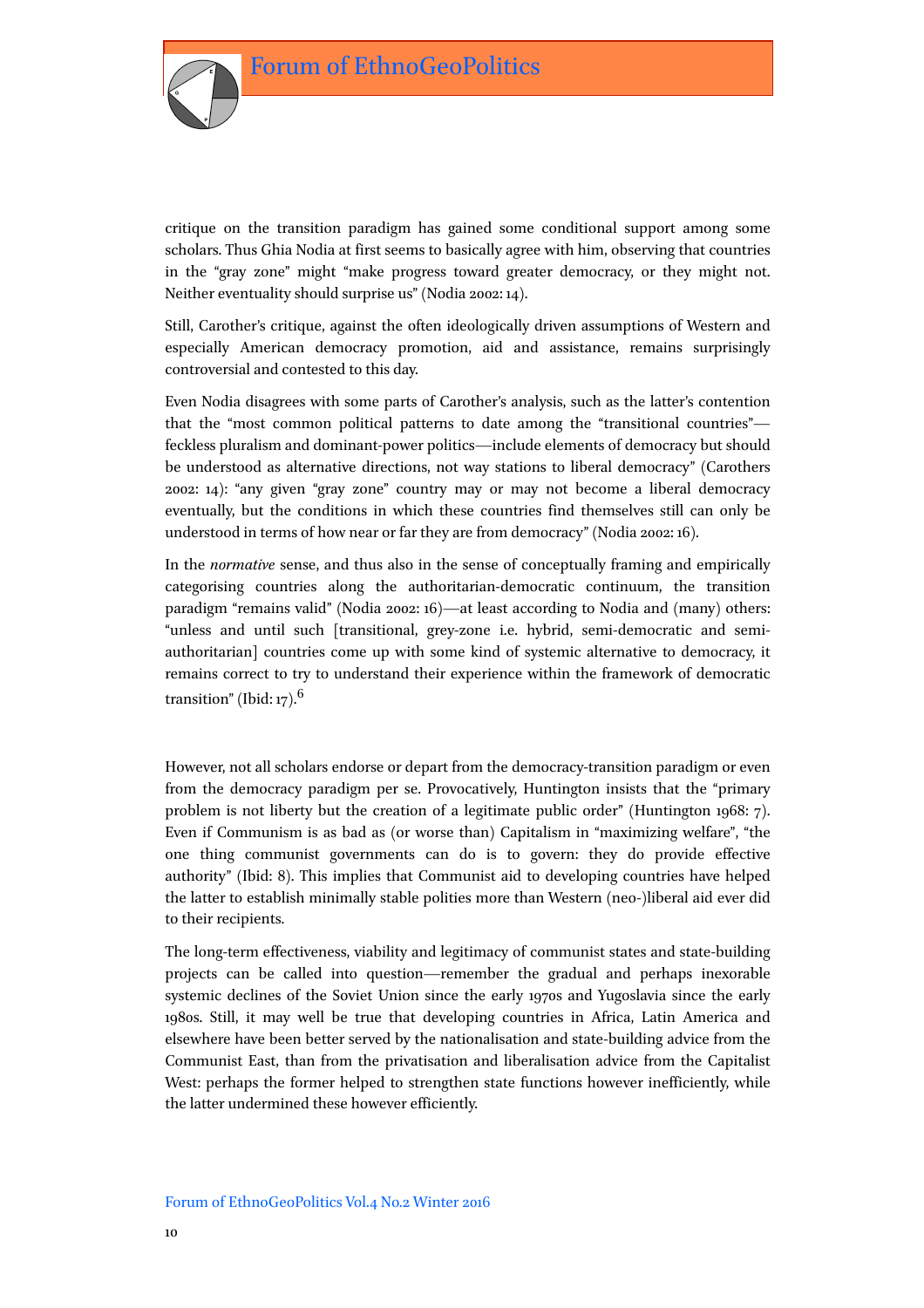

To this day, scholars continue to explicitly or implicitly lambast the apparently corrosive effects of (neo-)liberal modernisation on the nascent state in the developing world.7 Even many NGOs, often dependent on subsidies from Western and other rich countries, "have their own ideological agenda (e.g. supporting a political ideology or faction, or self-described democratisation, liberalisation, emancipation, etcetera) and count these as "developmental cooperation and aid". … They often go to countries with a weak state. Worryingly, the NGOs interference in these weak states tends to take the form of deliberately or effectively sidelining or even further weakening the state and thereby serve global capitalism and neoliberalism" (Rezvani 2013d: 50).

Babak Rezvani observes that the "statebuilding process has been rudimentary in many "Third World" countries. These are usually countries which are repeatedly affected by many types of internal conflict. The best remedial strategy would be to strengthen state structures and to encourage good governance and democratisation at the same time" (Rezvani 2013d: 51).

Essentially, a transformation paradigm as true and durable democratisation "reverses the transition paradigm's fourth assumption, by hypothesising [instead] that societal traditions and cleavages are major factors determining and above all hampering (the degree of) democratisation, thereby "problematising" all the paradigm's other assumptions" (Ten Dam 2012b: 371). Indeed, as Companjen points out, these structural, societal features "do play a role in the onset and outcome of the transition process, or after twenty years … Georgia, Azerbaijan and Armenia would have been more democratic, viable states than they are today" (Companjen, in: Companjen *et al*. 2010: 126).

Revealingly, Nodia is sceptical about promoting and strengthening democracy through political party formation—thereby ironically agreeing with Carothers' essential argument that structural i.e. socio-cultural and socio-economic factors do play vital, determinative roles:

The first Western political consultants who came among us after post-Soviet Georgia announced its plans to democratize took on the task of helping to develop proper political parties. These consultants failed spectacularly. Why? Most likely because, to borrow an image from Jonathan Swift's account of the Academy of Projectors in *Gulliver's Travels*, trying to build parties artificially with almost nothing but outside help is like trying to build a house from the roof downward. I am at an even greater loss to understand what "bridging the gap" between citizens and formal polities through outside assistance would mean in specific terms (Nodia 2002: 18-19).

Nevertheless, I apply the term transition as formal democratisation—or formal change to any other political system—in a broader sense than many other scholars. Thus I do not necessarily imply with it (all) the presuppositions contained in Carothers' delineation of the transition paradigm. As I have stressed before, successful, durable "transition plausibly hinges on true transformation, i.e. a fuller sense and realisation of democracy through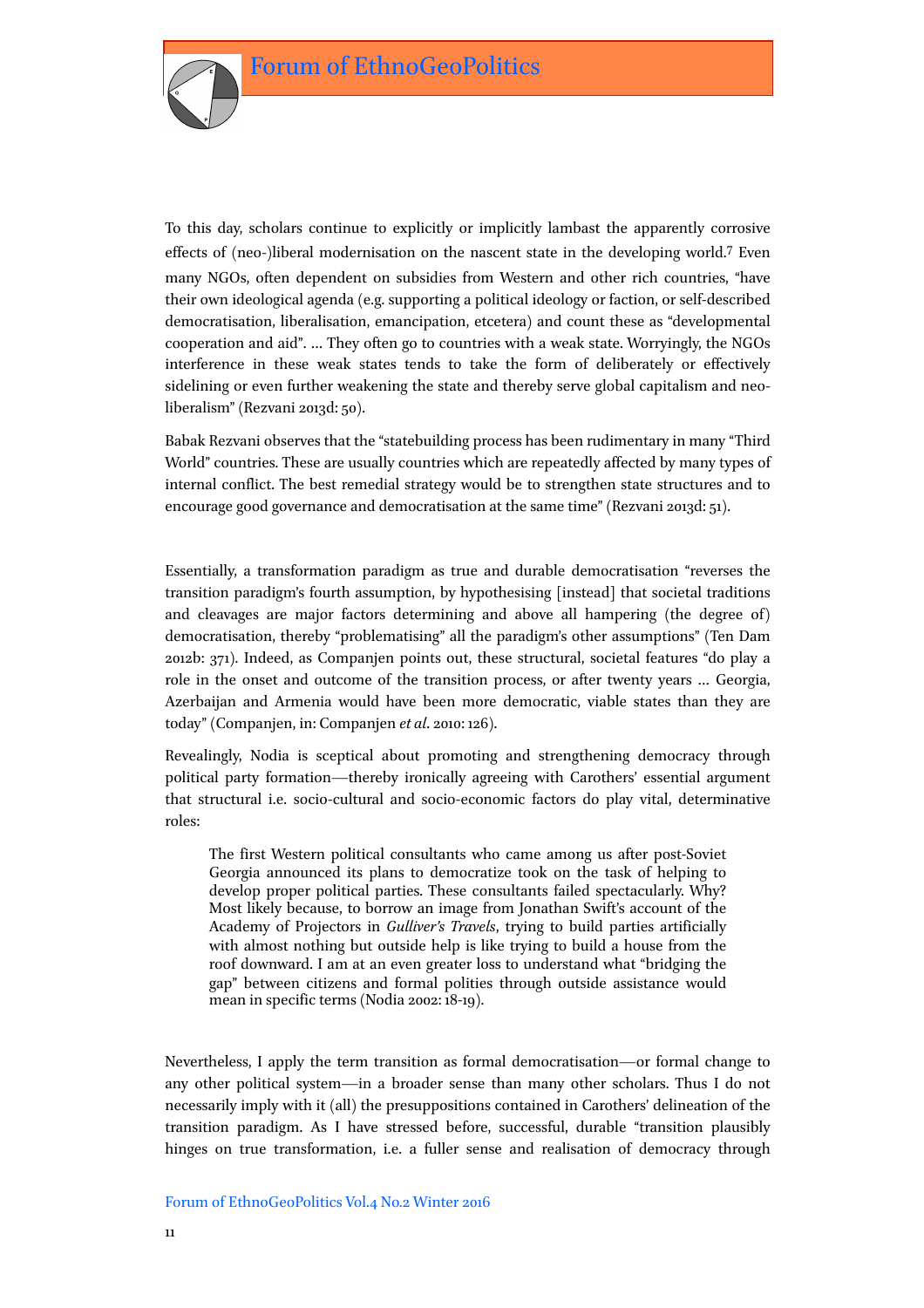

## Conditions and Legacies of Conflict affecting Democracy, Pluralism and Development

Most if not all post-colonial, post-communist, post-conflict and/or post-separatist societies are in the midst of a fragile, contested, even reversible *transition* towards a formally functioning democracy, let alone a *transformation* towards a true i.e. genuinely pluralist democracy—and *development* towards a democracy or any other political system able to secure sustenance, safety, livelihood and wealth amongst its citizens and other inhabitants.

For instance, both Chechen and Albanian communities continue to struggle with the legacies of the post-communist, separatist conflicts in Chechnya (1994-1996, 1999-present (if counting the bouts of low-intensity conflict after 2000) ) and Kosovo (1997-1999), as do other, often opposing communities such as those of the Serbs and Russians.

Corrosive processes of *brutalisation* i.e. increasing resort to terrorism and other forms of violence violating local and/or international norms (see for definitions Ten Dam 2015a: Appendix) limit the prospects and chances of democratisation and development after the (high-intensity) armed conflict or a state of tension between different (ethnic) communities, even the chances of (inter)community survival and peaceful (co)existence (see on my Brutalisation theory and research, and the theory's variables violence-values, combatstresses, grievances, avarices, interests and ideologies: Ten Dam 2010, 2011, 2012, 2015b, 2015c).

Therefore, the prospects of a durable resolution of the simmering conflict in Chechnya and the frozen conflict in Kosovo remain challenging if not bleak, given the historic animosities and grievances between the different ethnicities, and the mutually exclusive aspirations of self-determination and territorial integrity. This may lead to renewed armed conflicts in the more distant or even immediate future, perhaps more brutal than the preceding ones.

Consequently, one must assess the saliencies of *internal factors* that have affected such conflicts and post-conflict situations in different fashions and degrees, like significant 'Islamic extremism' (Salafism) among Chechen rebels—and the almost complete lack of such extremism among their Kosovar counterparts. One also needs to account for such factors, i.e. identify the factors-behind-the-factors, to explain for instance "why an ethnonationalist conflict emerged in Chechnya, and diffused and transformed [to a considerable degree] into a Wahhabi/Salafi religious conflict" (Rezvani 2014: 871).

Thus Babak Rezvani has found that, at least on the Eurasian continent and in the Caucasus and Central Asia in particular, a "so-called *mosaic* type of ethno-geographic configuration" of "highly homogeneous pockets of ethnic concentration" in a certain circumscribed territory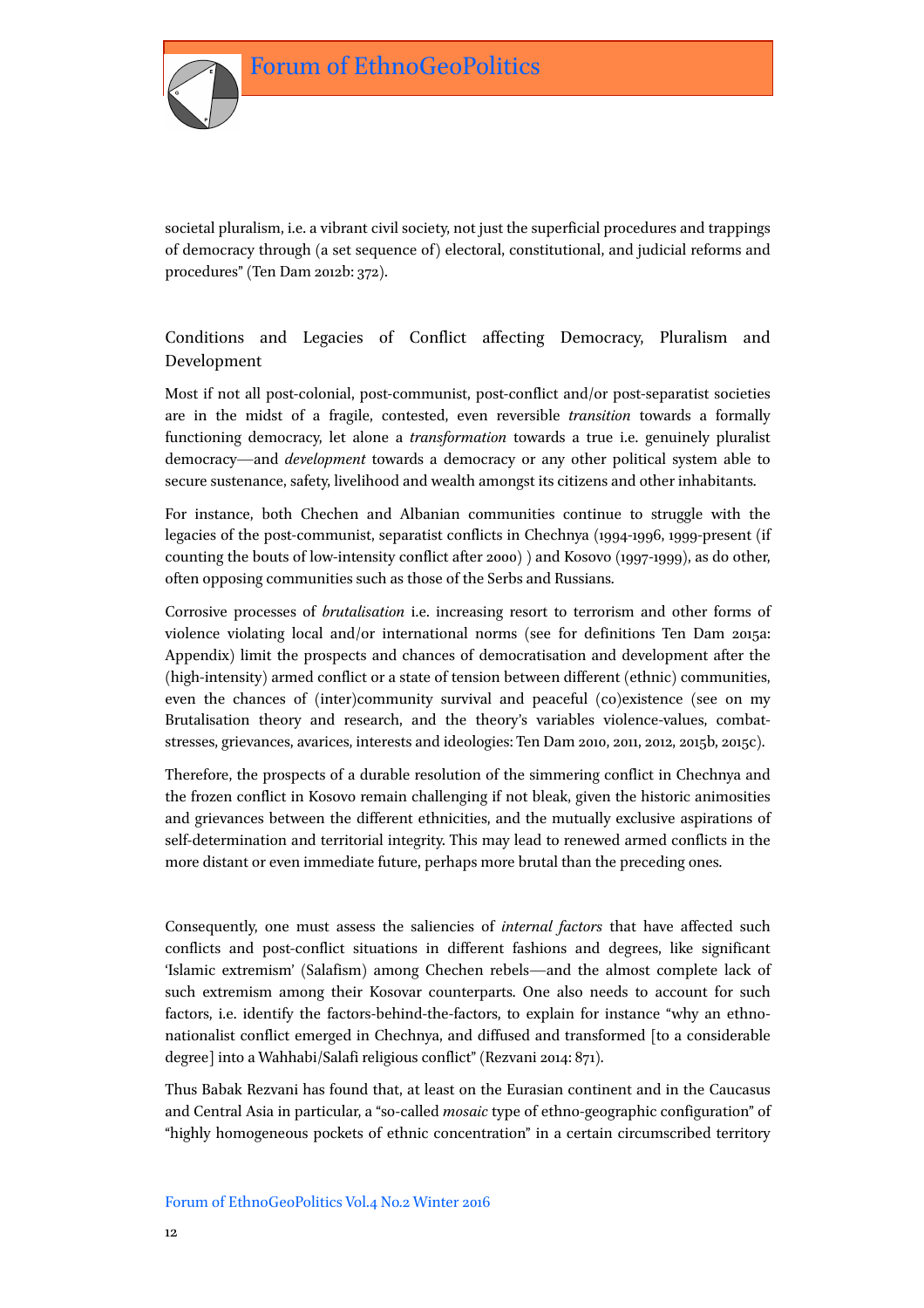

or area, is the most important *necessary*, *conflict-inducing* condition accounting for the occurrence of ethno-territorial conflict (Rezvani 2013b: 15).

Indeed, this mosaic can best explain such conflicts in combination with other, typically *sufficient-making*, *conflict-triggering* conditions, above all the "possession of territorial autonomy" (Ibid: 327)—especially if it makes and privileges one ethnic group into a 'titular nation' at the expense of other ethnicities in the territory, as was fatefully encouraged and enshrined in the "hierarchical ethno-territorial federalism" of the Soviet Union (Ibid: 327 (quotes) ).8 Yet such factors only make any conflict truly likely, in a time of interethnic tensions and state fragmentation, when the ethnicities concerned live next to each other in concentrated pockets (mosaic configuration) within ethno-politically constructed territories.

Be that as it may, it would be interesting to see whether these "explaining conditions" (Rezvani 2013b: 281) of armed conflict in general and ethno-territorial conflict in particular can also account for the occurrence or absence of significant and durable transition, transformation and development in the post-conflict phases of the societies in question—though it would be more difficult to identify these conditions in slow, incremental, fluctuating and often all-too fuzzy *processes* of democratisation and socioeconomic development.

Apart from the kinds and degrees of brutalisation and radicalisation, the apparent success (Kosovo) and failure (Chechnya) of separatist state-building projects, are also due to the local impact of *environmental or external* factors like globalisation in general, and the stillcontinuing War on Terror and the still ongoing financial-economic crisis in particular.

Arguably, these factors are at least as important in shaping the fate of societies such as those in Kosovo and Chechnya as the internal factors of culture, brutality, grievance, greed and selfish interest, and (consequent) national-separatist aspiration. These factors continue to simmer in Chechnya for instance, just below the surface of apparent 'stability'.

As Donna Winslow, René Moelker and Françoise Companjen point out, "Russian-style reconstruction does alleviate living conditions, but does not remediate the frozen conflict character of the present situation" (Winslow, Moelker & Companjen 2013: 129). They are among scholars who have shown the mutual feedbacks of internal and external factors in fragile conflict-affected societies such as the one in Chechnya, through the *globalisation* and *glocalisation* concepts of Roland Robertson (Robertson, apud Featherstone *et al*. 1995; Roberston *et al*. 2014)9 to capture the interplay between "globalizing forces from below and above" (Winslow, Moelker & Companjen 2013: 129).

These forces from above range from the "transnational economic and political interests" (Ibid: 136) of governments, multinationals and (inter)governmental organisations in oil, other resources and the mass media, to the same kinds of interests from below of separatist rebel movements and other non-state actors to get access to oil, money and other resources through the "worldwide criminal economy" (Ibid: 139) and above all the internet to

#### Forum of EthnoGeoPolitics Vol.4 No.2 Winter 2016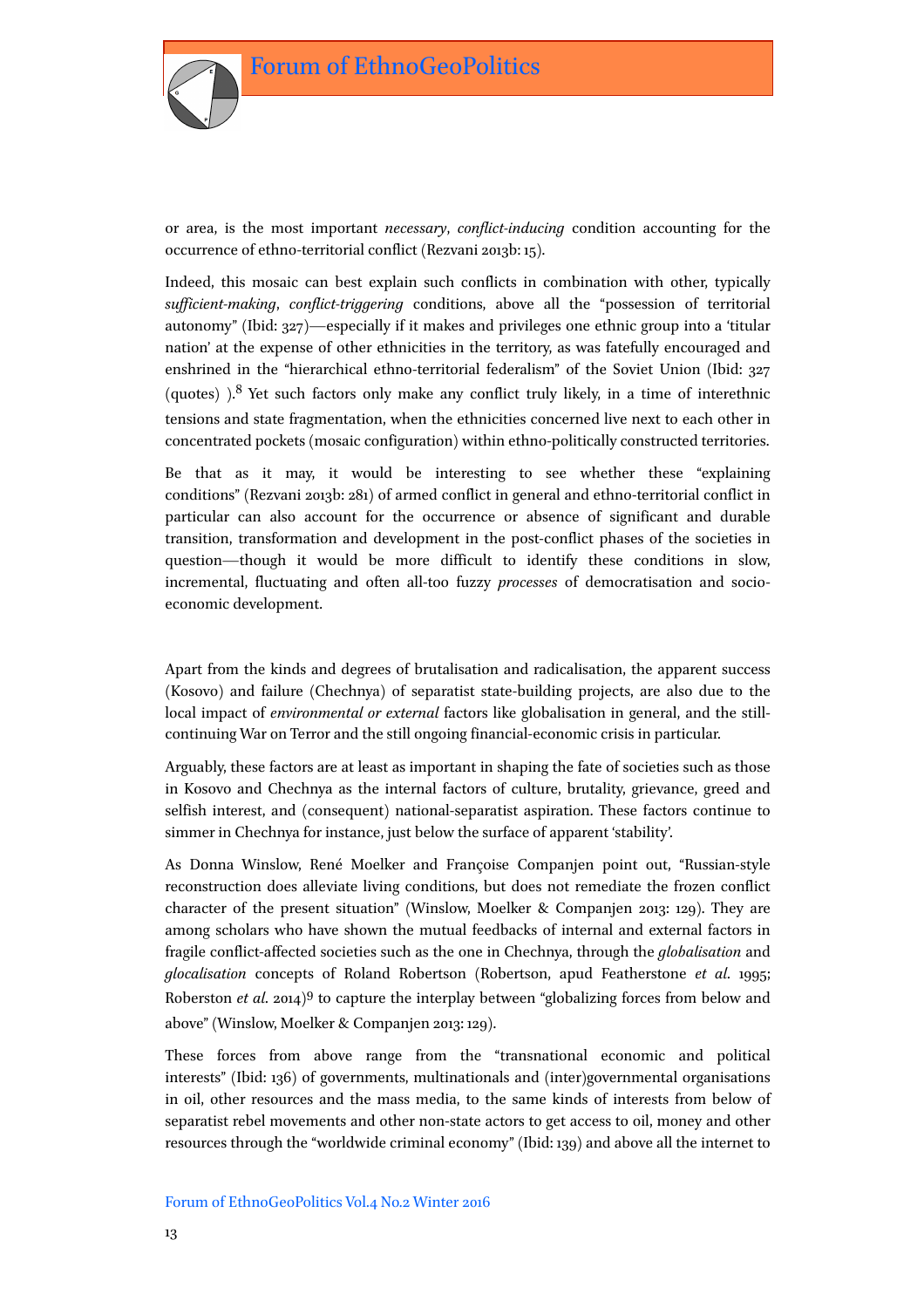

gain and maintain support and attention. These global and local factors do affect the prospects of democracy, pluralism and economic wealth in those societies; that may seem rather obvious, but these factors have been long neglected in mainstream, neoliberal development and democratisation studies, as discussed earlier.

## Conclusion

Transition is not simply or necessarily a precondition for transformation, nor the latter a precondition for development. In many countries, any progress may depend on a reverse order: first socio-economic development in a non- or semi-democratic state, then transformation towards a civil society, and only thereafter the attainment of all the trappings of democracy and civil liberties.

However, such an incremental process may be drawn out indefinitely, and used as an excuse by authoritarian leaders to delay (formal) democratisation indefinitely, arguing that "the people are not ready" for participatory responsibilities. In that regard, the proponents of 'shock democracy' do have a point when they warn about indefinitely delaying necessary political reforms, if only because self-interested actors may manipulate and misuse arguments for incremental reform or indefinitely delayed reform—so as to effectively forestall and kill off any (such) reform.

Therefore, a careful, case-by-case analysis and application of the transition-transformationdevelopment sequence seems the best course to take. One must avoid adopting the neoliberal doctrine of democratisation-and-privatisation which arguably underpins Carother's criticised transition paradigm, which has created so many disasters and neardisasters in post-colonial and/or post-communist countries.

However, this does not mean that one should wholeheartedly embrace the alternative neo-Marxist doctrine of developmental incrementalism, however successful it may seem on the surface in China and other 'post-developmental' countries with an authoritarian regime. In the end, redistribution toward socio-economic equality without participation in the political process will always be incomplete and tenuous i.e. reversible, so long as people cannot claim and fall back on guaranteed rights.

*Caspar ten Dam, Executive Editor Leiden, January 2017*

## Endnotes

- 1. See Caspar ten Dam, comments on the 'Annual Conference 2015 of the Knowledge Platform Security & Rule of Law', [www.ctdamconsultancy.com/uncategorized/invited-participant-at-annual](http://www.ctdamconsultancy.com/uncategorized/invited-participant-at-annual-conference-of-the-knowledge-platform-security-rule-of-law/)[conference-of-the-knowledge-platform-security-rule-of-law/](http://www.ctdamconsultancy.com/uncategorized/invited-participant-at-annual-conference-of-the-knowledge-platform-security-rule-of-law/) (posted 25 June 2015).
- 2. Katsikides and Koktsidis appear to apply development as an overarching concept as well in their coedited study on "the nexus of economic, political and security repercussions on social transformation" in Europe (Katsikides & Koktsidis 2015: 2), though they appear to apply the terms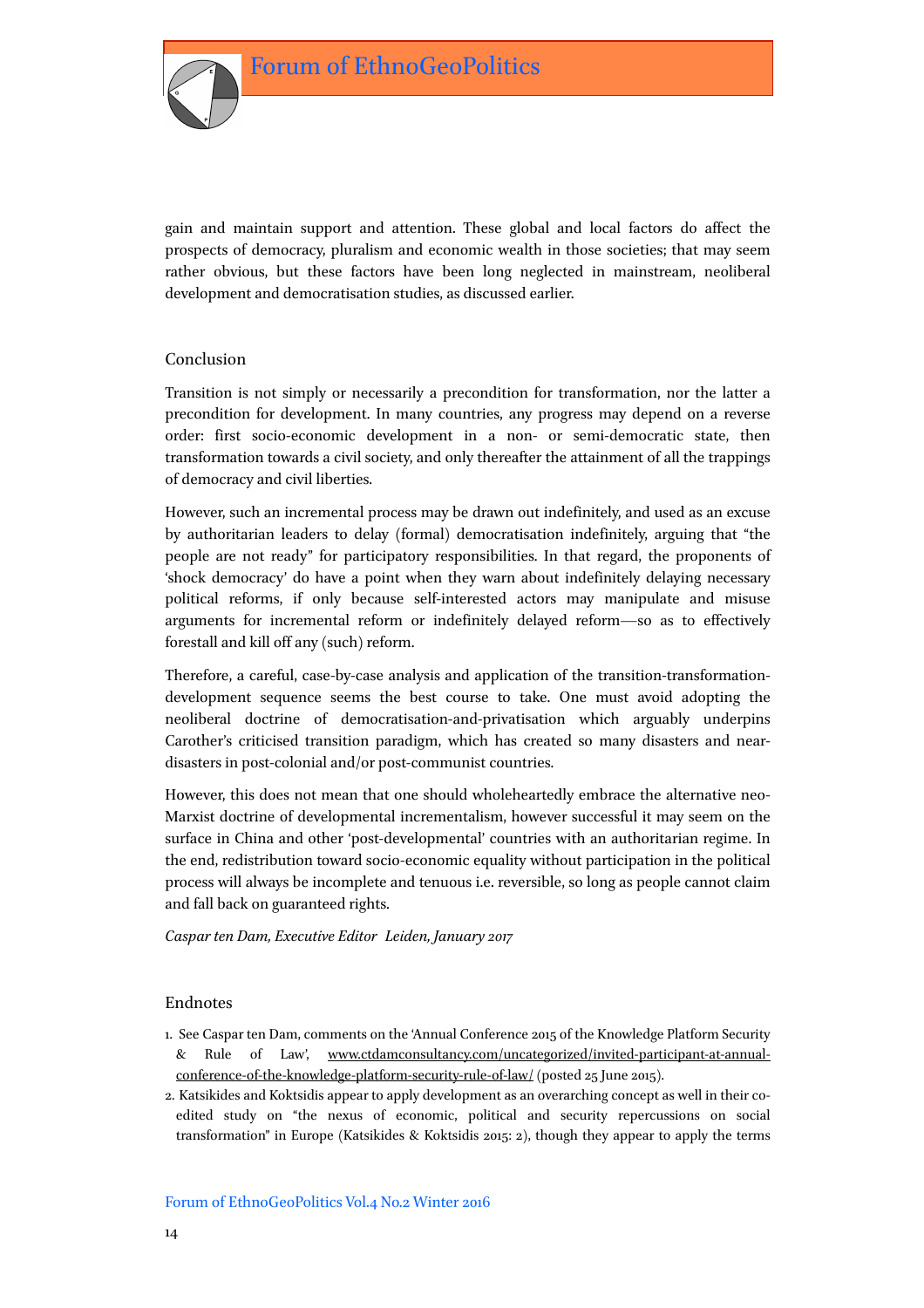(and thereby concepts) of transition and transformation interchangeably. I will assess in a planned book review their definitions (if any) and applications of these terms in more detail, as well as those by the contributors to their *Societies in Transition*.

- 3. The Arabic Spring "started in Tunisia, when people took to the streets to demand the resignation of President Zine el-Abidine Ben Ali … after the suicide of the fruit-seller Mohamed Bouazizi in December 2010 due to relentless harassment and humiliation by the police … . After numerous protests and over 300 fatalities, Ben Ali's regime fell in January 2011, followed by free elections in October of the same year" (Ten Dam 2013: 21 & note 6: Groothuis 2013: 4-5).
- 4. Companjen criticises these transition assumptions accordingly, by "showing their non-validity in the three Transcaucasian states" (Companjen, in: Companjen, Marácz & Versteegh 2010: 112).
- 5. However, according to Carothers the tendency by numerous scholars to describe "countries in the gray [grey] zone as types of democracies"—like "semi-democracy, … façade democracy, pseudodemocracy" and so on—show that "analysts are in effect trying to apply the transition paradigm to the very countries whose political evolution is calling that paradigm into question" (Carothers 2002: 10). Indeed, Ghia Nodia points out that "the very term "gray zone" suggests our problem in understanding the nature of such regimes" (Nodia 2002: 15).
- 6. Carothers rightly "wants us to be modest in our expectations and skeptical about a positivist interpretation of the transition paradigm … but .. does not offer a new paradigm" (Nodia 2002: 17).
- 7. Some scholars note the apparent correlation between democratic transition attempts and weak states, without specifying whether this is due to neoliberal or other ideological thinking. Thus "faltering transformations often exist against the backdrop of failing or structurally weak states. Indeed, in some cases it is extremely difficult to tell whether the failure of democracy or the failure of the state itself is the more basic difficulty (I am inclined to think it is more often the latter)" (Nodia 2002: 18).
- 8. Rezvani acknowledges the relevance of multiple factors accounting for internal armed conflicts particularly grievances of severe deprivations in the past and demographical size and dominance of the initiating (rebelling) party—as well (see Rezvani 2013b: esp. 227-249 (Chechnya); Rezvani 2014 (on Chechnya); Rezvani 2015 (updated, shortened and improved version of Rezvani 2013b) ).
- 9. Roberston has coined the 'globalisation' concept as well, or at least helped to introduce it as an alternative to the more clumsy expression " 'modernization of the whole world' " (Robertson *et al*. 2014: 447): "Consciously, I first heard it from my own mouth" in 1979 (Ibid). I still am ambiguous and skeptical about globalisation as a usable concept, testable theory, or even true phenomenon. I find most discourses using and applying the term rather abstract and obtuse—no doubt due to the concept's typical blandness. I would prefer to more narrowly and concretely circumscribe it, if one can.

### References—Bibliography

Carothers, Thomas, *Aiding Democracy Abroad: The Learning Curve* Washington, D.C.: Carnegie Endowment for International Peace, 1999.

\_\_\_\_\_\_\_\_\_\_\_\_\_\_\_\_\_\_, 'The End of the Transition Paradigm' *Journal of Democracy* Vol.13 No.1, January 2002, pp.5-21.

\_\_\_\_\_\_\_\_\_\_\_\_\_\_\_\_\_\_, *Critical Mission: Essays on Democracy Promotion* Washington, D.C.: Carnegie Endowment for International Peace, 2004.

#### Forum of EthnoGeoPolitics Vol.4 No.2 Winter 2016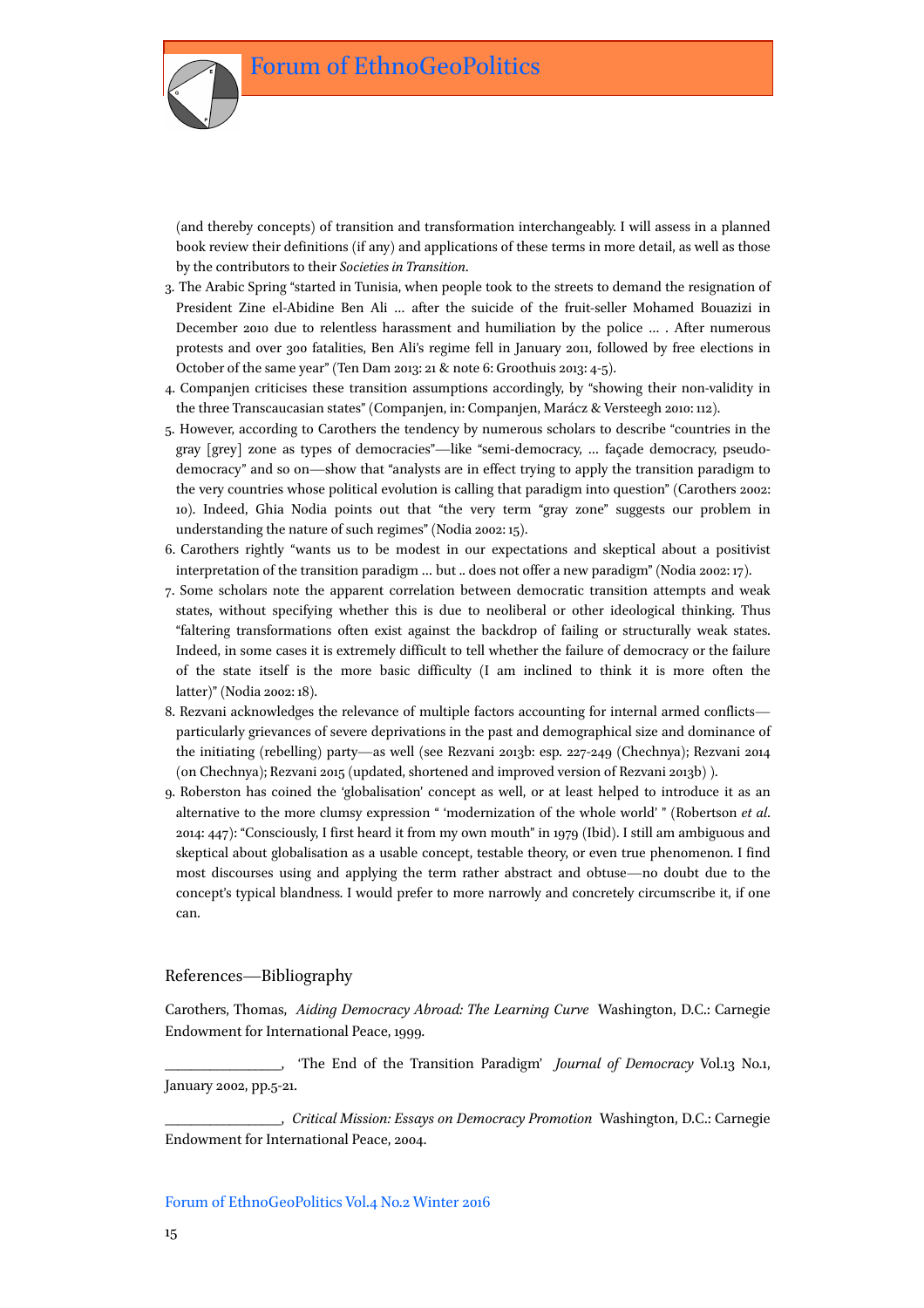

Collier, David & Steven Levitsky, 'Democracy with Adjectives: Conceptual Innovation in Comparative Research' *World Politics* Vol.49 No.3, April 1997, pp.430-51.

Companjen, Françoise, László Marácz & Lia Versteegh (eds.), *Exploring the Caucasus in the 21st Century: Essays on Culture, History and Politics in a Dynamic Context* Amsterdam: Pallas Publications*—*Amsterdam University Press, 2010.

\_\_\_\_\_\_\_\_\_\_\_\_\_\_\_\_\_\_\_\_\_, László Marácz & Lia Versteegh, 'Introduction', in: Companjen, F., *et al*. (eds.), *Exploring the Caucasus in the 21st century* Amsterdam: Pallas Publications*—*Amsterdam University Press, 2010, pp.11-25.

\_\_\_\_\_\_\_\_\_\_\_\_\_\_\_\_\_\_\_\_\_, 'Recent Political History of the South Caucasus in the Context of Transition', Chapter 1 in: Companjen, F., *et al*. (eds.), *Exploring the Caucasus in the 21st century* Amsterdam: Pallas Publications*—*Amsterdam University Press, 2010, pp.111-133.

\_\_\_\_\_\_\_\_\_\_\_\_\_\_\_\_\_\_\_\_\_, 'The War in South Ossetia, August 2008: Four Perspectives', Chapter 5 in: Companjen, F., *et al*. (eds.), *Exploring the Caucasus in the 21st century* Amsterdam: Pallas Publications*—*Amsterdam University Press, 2010, pp.181-193.

(guest editor), 'Paradoxes of Human Security: Evidence from the South Caucasus' *Forum of EthnoGeoPolitics* Vol.3 No.3, Special Issue on Human Security, Winter 2015, pp.7-20.

Groothuis, Lisanne, 'La Révolution de la Dignité? (A Revolution of Dignity?) *Amnesty in Actie* (Amnesty in Action), a publication of Amnesty International Netherlands for active members, Vol.14 No.3, March 2013, pp.4-5 (in Dutch).

Huntington, Samuel P., *Political Order in Changing Societies* New Haven/London: Yale University Press, 1968.

\_\_\_\_\_\_\_\_\_\_\_\_\_\_\_\_\_\_\_\_\_\_, 'Democracy's Third Wave' *Journal of Democracy* Vol.2 No.2, Spring 1991, pp.12-34. '1991a'

\_\_\_\_\_\_\_\_\_\_\_\_\_\_\_\_\_\_\_\_\_\_, *The Third Wave: Democratization in the Late Twentieth Century* Norman, OK/London/etc.: University of Oklahoma Press, 1991. '1991b'

Katsikides, Savvas A. & Pavlos I. Koktsidis & (eds.), *Societies in Transition: Economic, Political and Security Transformations in Contemporary Europe* Cham/Heidelberg/New York/Dordrecht/ London: Springer Science+Business Media / Frankfurt: Springer International Publishing, 2015.

Nodia, Ghia, 'The Democratic Path' *Journal of Democracy* Vol.13 No.3, July 2002, pp.13-19.

Ottaway, Marina, *Democracy Challenged: The Rise of Semi-Authoritarianism* Washington, D.C.: Carnegie Endowment for International Peace, 2003.

\_\_\_\_\_\_\_\_\_\_\_\_\_\_\_\_ & Julia Choucair-Vizoso (eds.), *Beyond the Façade: Political Reform in the Arab World* Washington, D.C.: Carnegie Endowment for International Peace, 2008.

Rezvani, Babak, 'EthnoGeoPolitics and its Forum' (Editorial) *Forum of EthnoGeoPolitics* Vol.1 No.1, Spring 2013, pp.4-6. '2013a'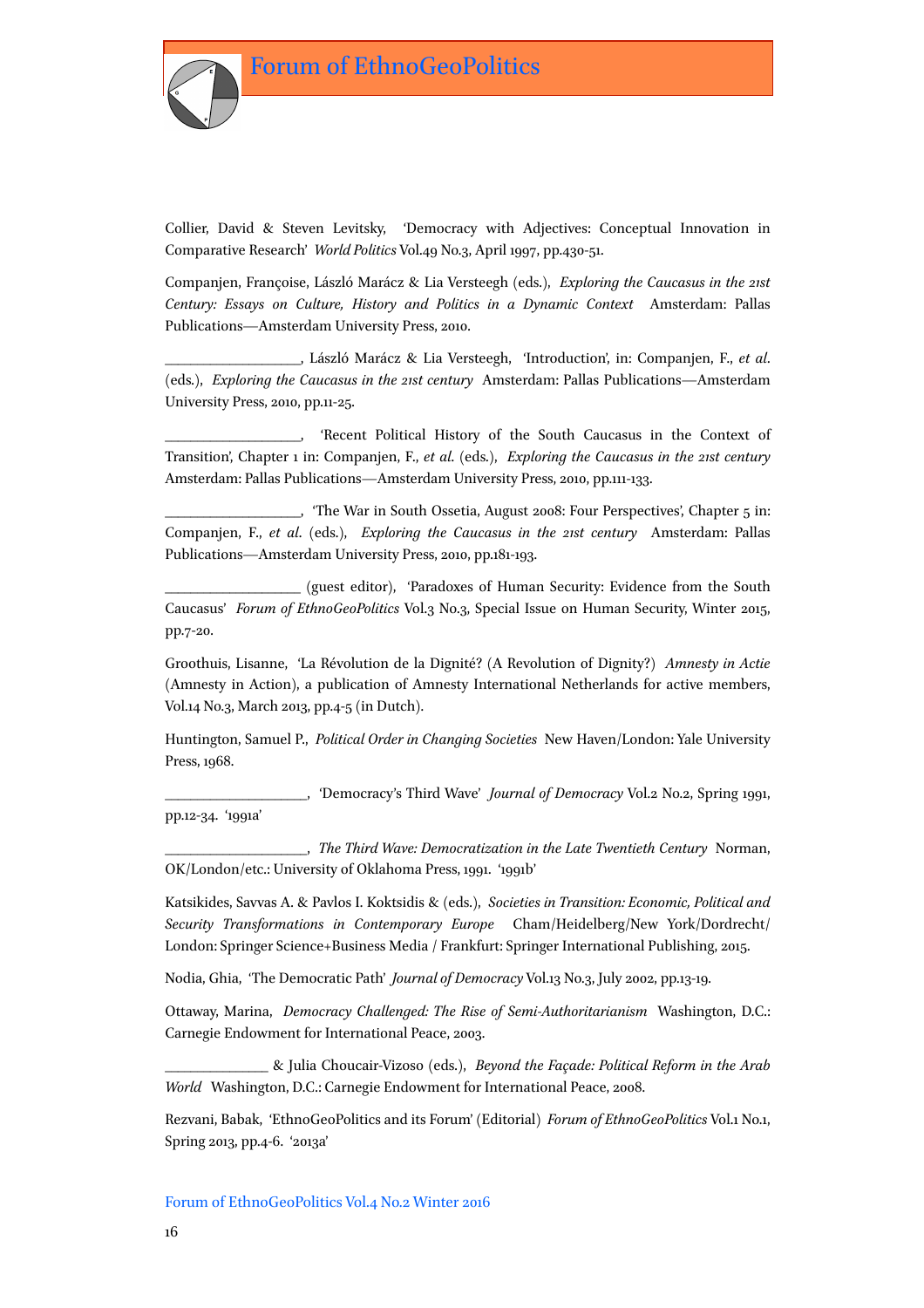\_\_\_\_\_\_\_\_\_\_\_\_\_\_\_, *Ethno-Territorial Conflict and Coexistence in the Caucasus, Central Asia and Fereydan* Amsterdam: Vossiuspers UvA*—*Amsterdam University Press, 2013. '2013b'

\_\_\_\_\_\_\_\_\_\_\_\_\_\_\_, 'Towards Understanding the Nature of the Transformations in the Middle East' *Forum of EthnoGeoPolitics* Vol.1 No.2, Autumn 2013, pp.4-5. '2013c'

\_\_\_\_\_\_\_\_\_\_\_\_\_\_\_, 'The Politicization of International Development Studies and Practice' *Forum of EthnoGeoPolitics* Vol.1 No.2, Autumn 2013, pp.48-51. '2013d'

\_\_\_\_\_\_\_\_\_\_\_\_\_\_\_, 'Reflections on the Chechen Conflict: Geopolitics, Timing and Transformations' *Middle Eastern Studies* Vol.50 No.6, October 2014, pp.870-890.

\_\_\_\_\_\_\_\_\_\_\_\_\_\_\_, *Conflict and Peace in Central Eurasia—Towards Explanations and Understandings* Leiden/Boston, MA: Brill, 2015.

Robertson, Roland, 'Glocalization: Time-space and Homogeneity-Heterogeneity', in: Michael Featherstone, Scott Lash & Roland Robertson (eds.), *Global Modernities* London/Thousand Oaks, CA/New Delhi: Sage Publications, 1995 (1997 reprint), pp.25-44.

\_\_\_\_\_\_\_\_\_\_\_\_\_\_\_\_\_\_\_ & Manfred B. Stegner & Pauk [Paul] James (interviewers & special-issue editors), 'Roland Robertson—Interview' *Globalizations* Special Issue Globalization: The Career of a Concept, Vol.11 No.4, September 2014, pp.447-459.

Ten Dam, Caspar, 'How to Feud and Rebel: 1: Violence-values among the Chechens and Albanians' *Iran and the Caucasus* Vol.14 No.2, November 2010, pp.331-365.

\_\_\_\_\_\_\_\_\_\_\_\_\_\_\_\_\_, 'How to Feud and Rebel: '2. Histories, Cultures and Grievances of the Chechens and Albanians' *Iran and the Caucasus* Vol.15 Nos.1-2, June 2011, pp.234-273.

\_\_\_\_\_\_\_\_\_\_\_\_\_\_\_\_\_, 'How to Feud and Rebel: '3. Combat-stress and Violence-values among the Chechens and Albanians' *Iran and the Caucasus* Vol.16 No.2, July 2012, pp.225-245. '2012a'

\_\_\_\_\_\_\_\_\_\_\_\_\_\_\_\_\_, Book review on F. Companjen, L. Marácz & L. Versteegh (eds.), 'Exploring the Caucasus in the 21st Century: Essays on Culture, History and Politics in a Dynamic Context' (Amsterdam University Press, 2010) *Iran and the Caucasus* Vol.16 No.3, November 2012, pp.369-374. '2012b'

'Private Military Contractors: Deplore or Deploy?—Lessons from the 'Blackwater Scandal' in Iraq' *Forum of EthnoGeoPolitics* Vol.1 No.2, October 2013, pp.20-47 (incl. Critical Responses and authors' reaction).

\_\_\_\_\_\_\_\_\_\_\_\_\_\_\_\_\_, 'Patriotism and Brutality vis-à-vis Nationalism, Ethnicity and other Identity Formations' (Editorial) *Forum of EthnoGeoPolitics* Vol.2 No.2, Autumn 2014, pp.5-19.

'Let's be Clear: A Call for Tripartite Action-Actor-Motivation Conceptualisations in Social-Scientific Research' (Editorial) *Forum of EthnoGeoPolitics* Vol.3 No.1, Spring 2015, pp.5-18. '2015a'

\_\_\_\_\_\_\_\_\_\_\_\_\_\_\_\_\_, 'The Limitations of Military Psychology: Combat-stress and Violence-values among the Chechens and Albanians' (pp.577-627) in: U. Bläsing, V. Arakelova & M. Weinreich